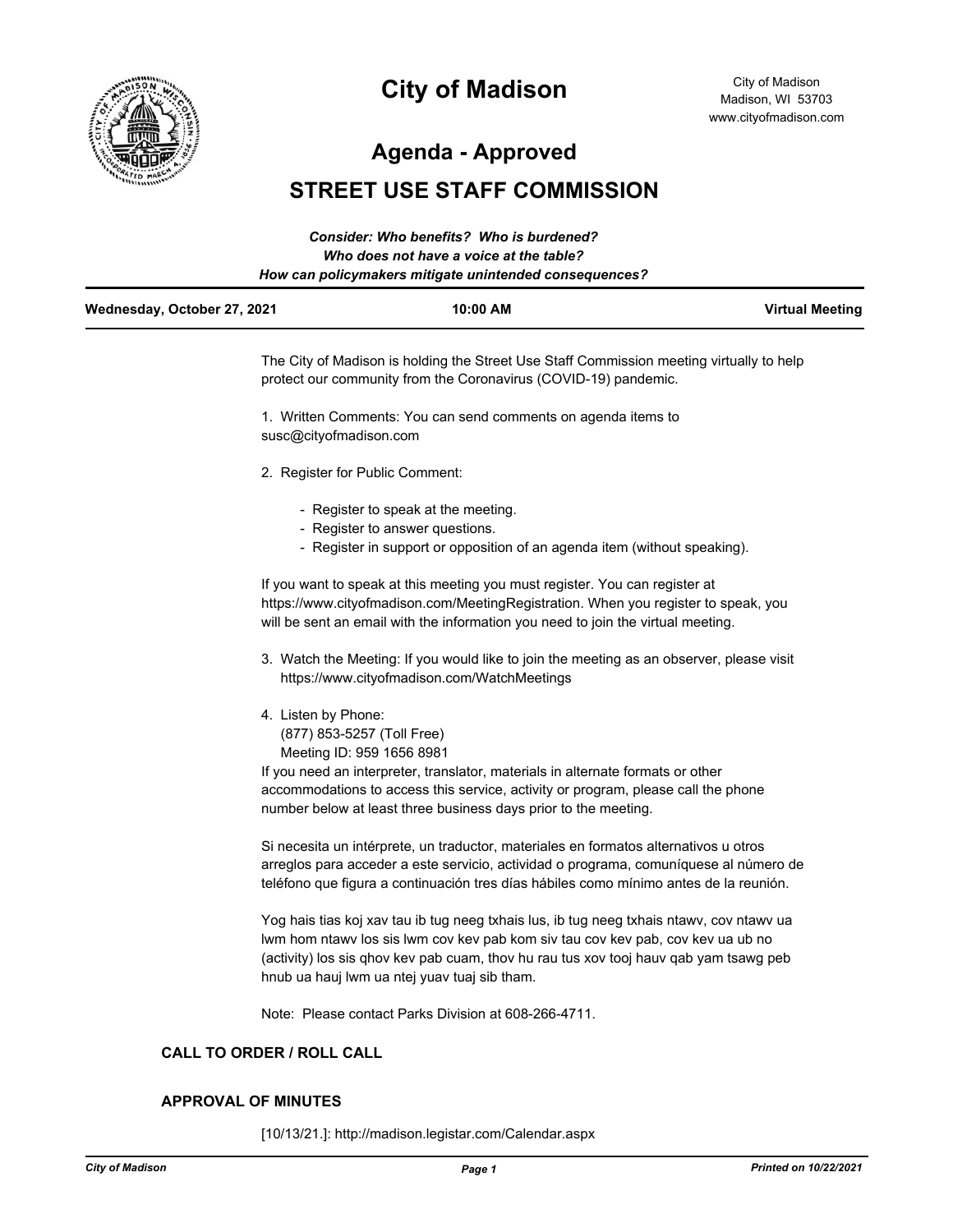## **1. [66069](http://madison.legistar.com/gateway.aspx?m=l&id=/matter.aspx?key=78242)** PUBLIC COMMENT

#### **DISCLOSURES AND RECUSALS**

Members of the body should make any required disclosures or recusals under the City's Ethics Code.

# **STREET USE PERMITS FOR SPECIAL EVENTS**

**2. [68003](http://madison.legistar.com/gateway.aspx?m=l&id=/matter.aspx?key=79785)** FESTIVAL FOODS TURKEY TROT Th, 11/25/2021, 5am-11am Start/Finish: Warner Stadium Route: see attached map Road Runners Club of America, Trygve Chinander *Attachments:* [11.25 Festival Foods Turkey Trot - online app.pdf](http://madison.legistar.com/gateway.aspx?M=F&ID=5fa3c0ca-e089-4751-83b2-687a1fb118f2.pdf)

#### **DISCUSSION ITEMS - INFORMATIONAL**

**3. [68009](http://madison.legistar.com/gateway.aspx?m=l&id=/matter.aspx?key=79791)** Year End / Year Ahead Documents 1) 2016-2021 Permitted Activities 2) 2022 Event Cal DRAFT 2) 2022 Meeting Schedule 3) Street Use Staff Commission Contact list [Park.Street Use events - 2016-2021 Combined Report.pdf](http://madison.legistar.com/gateway.aspx?M=F&ID=16b5a13f-d5f5-48c2-bd4a-adc93ba55465.pdf) [22EventCalDRAFT.pdf](http://madison.legistar.com/gateway.aspx?M=F&ID=9b724cbb-23fc-48d1-9768-3e3cb3e72cd8.pdf) [2022 SUSC Meeting Schedule.pdf](http://madison.legistar.com/gateway.aspx?M=F&ID=7ac6b5ec-e13c-496f-b83d-35de19e3fb76.pdf) [SUSC Contact list-2022.pdf](http://madison.legistar.com/gateway.aspx?M=F&ID=e1ee5627-e566-4ac3-af09-9b2cfa679cae.pdf) *Attachments:*

### **ONGOING BUSINESS / ANNOUNCEMENTS**

Recap recent street use events - Madison Night Market, Science On the Square

Preview upcoming events – see below and 2021 event calendar

Updates on event issues - construction, proposals, procedures, changes in process, event information, etc.

Next Street Use Meeting - Wednesday, November 10, 2021 / 10am / virtual meeting

#### **UPCOMING EVENTS**

#### **OCTOBER**

27, W, 8am-2pm, Dane County Farmers' Market, 200 MLK 29, F, 5:30pm start, UW Homecoming Parade, Langdon-WI-Gilman-State-Lake

30, Sa, 6:30am-2pm, Dane County Farmers' Market, Capitol Square

30, Sa, 11am, UW Home Football game, Camp Randall

#### NOVEMBER

3, W, 8am-2pm, Dane County Farmers' Market, 200 MLK 6, Sa, 6:30am-2pm, Dane County Farmers' Market, Capitol Square